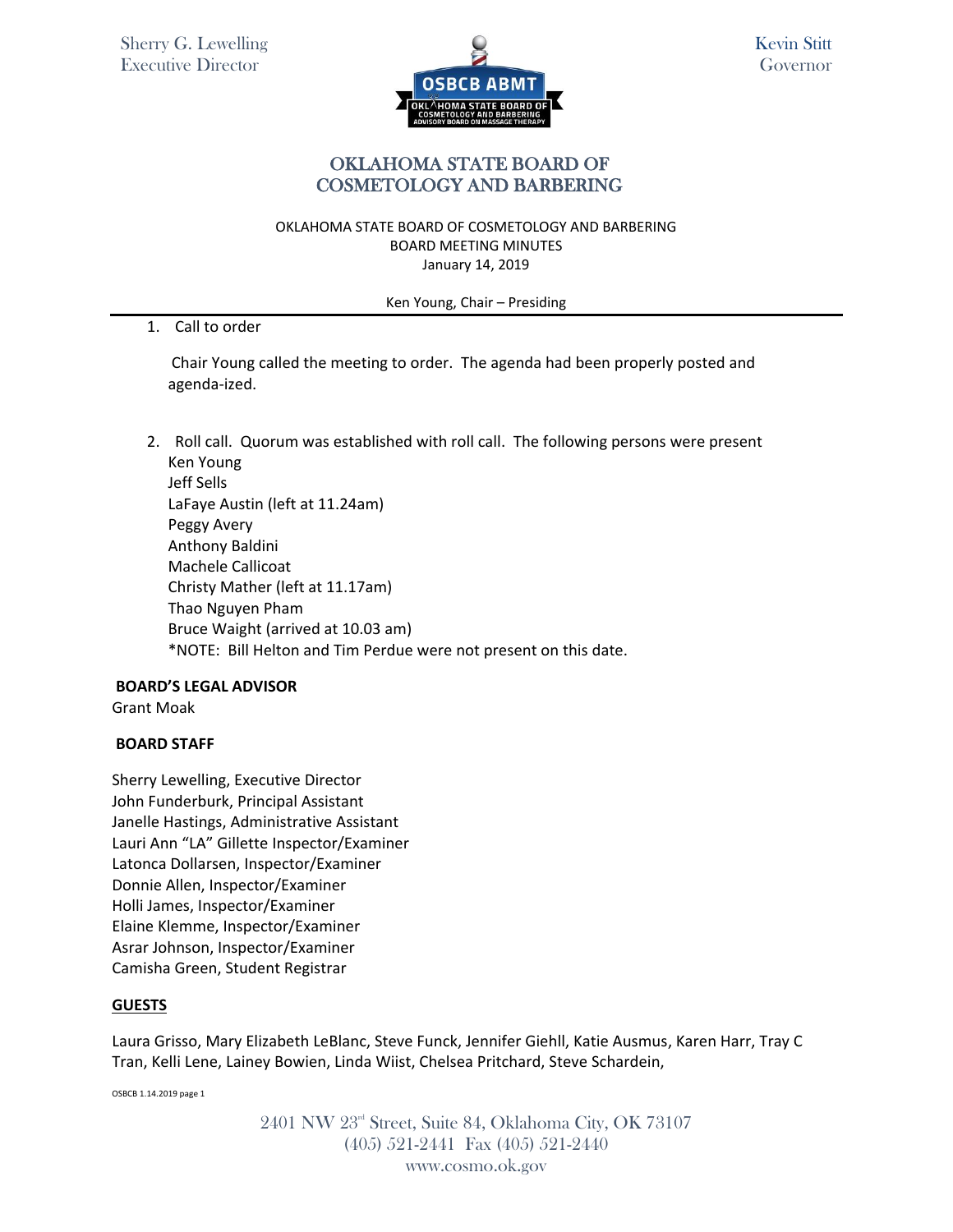

# OKLAHOMA STATE BOARD OF COSMETOLOGY AND BARBERING

1. Discussion and possible action to approve or disapprove budget report (November 1, 2018 to December 31, 2018)- Steve Funck, OMES, Agency Business Services.

Mr. Funck reported that all departments are operating under budget.

A motion was made by Ms. Austin and seconded by Ms. Mather to approve budget report (November 1, 2018 to December 31, 2018)

Voting:

Sells, yes; Austin, yes; Avery, yes; Baldini, yes; Callicoat, yes; Mather, yes; Phan Nguyen, yes; Waight, yes.

Motion passed.

2. Public comment- Opportunity for the board to receive public comments. Each speaker is limited to three minutes.

No requests were heard.

3. Director's report- Sherry G. Lewelling

Ms. Lewelling reported that she and Grant Moak had a very productive meeting with Senator Bergstrom on January 8 to discuss the Massage Therapy bill (SB100) also in attendance were heads of the Human Trafficking Divisions for OBN, OKCPD and Tulsa PD and Senator Darrell Weaver, and they all expressed support of the necessity of establishment authority.

Senator Bergstrom will also carry the Cosmetology/Barber bill and will have a more thorough discussion soon, and will advise as soon as a number has been assigned to the Cosmo/Barber bill.

Ms. Lewelling encouraged all Board Members to reach out to your Legislators to support both bills.

The Occupational Licensing Task Force held a lengthy meeting on November 27 to interview fourteen of the State Licensing Boards and Ms. Lewelling had opportunity to clarify the history of the Cosmetician license and intentions to expand the scope of that license to allow for more job opportunities. She educated the committee about the barbering industry and their expanded scope of practice over the years and the safety and sanitation issues related to barbering and shaving. She also explained the Board's plans to legislate for more certifications for threading and shampooing.

Ms. Lewelling also provided statistics regarding number of inspections for the last six months, complaint investigations, and statistics for the written exams.

OSBCB 1.14.2019 page 2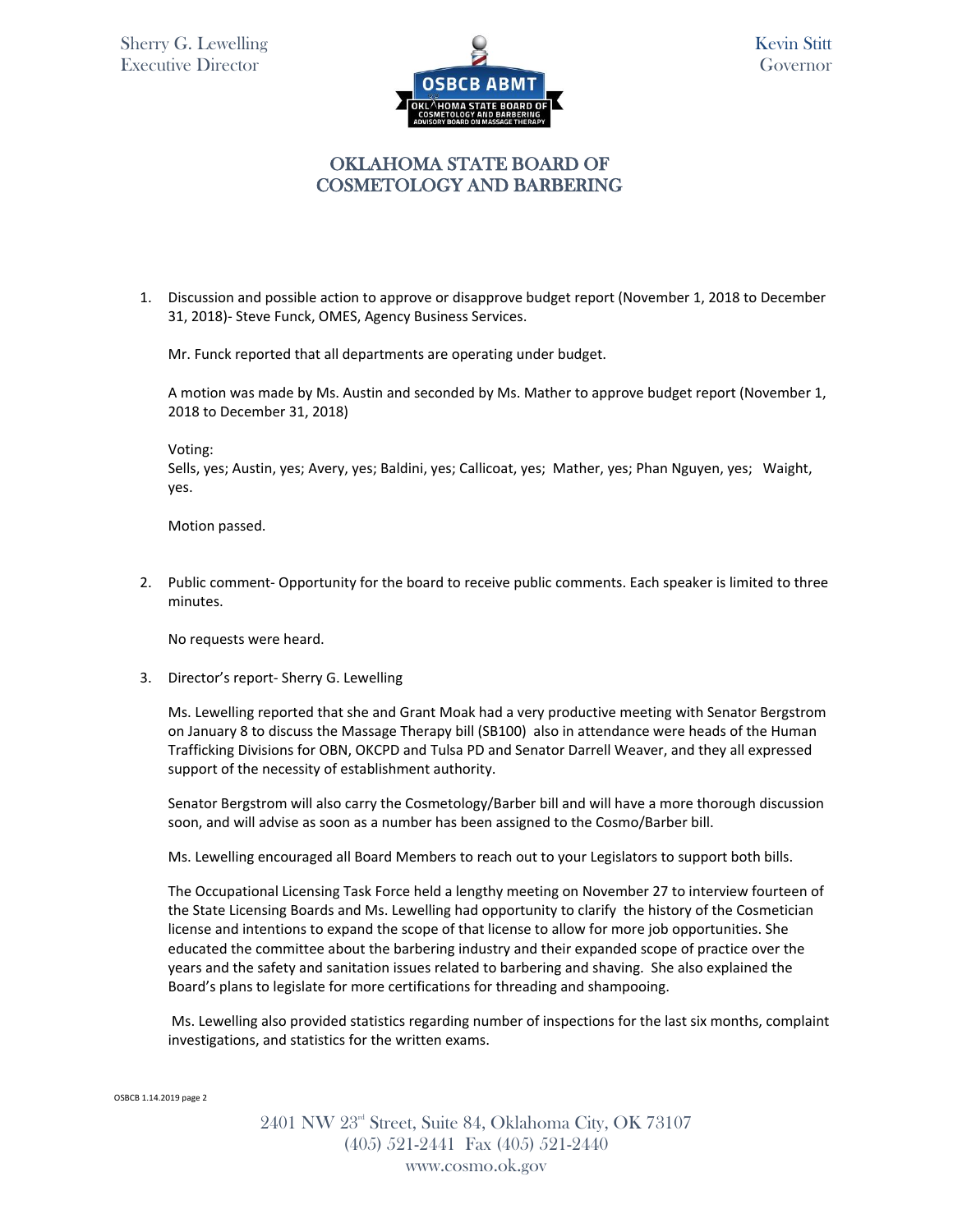

# OKLAHOMA STATE BOARD OF COSMETOLOGY AND BARBERING

- 4. Massage Therapy report- Laura Grisso Ms. Grisso said the Massage Therapy Advisory Board met on December 18, 2018, results of that meeting would be addressed later on the agenda.
- 5. Rules Committee report- Jeff Sells Mr. Sells said the Rules Committee met on Monday January 7, 2019 and went over existing rules, Hairbraider certification vs. license, and some other small changes which would be addressed later in the agenda.
- 6. Discussion and possible action to publish a Notice of Rulemaking Intent in the Oklahoma Register to amend the following chapters of Title 175 of the Oklahoma Administrative Code:

 Title 175 Oklahoma State Board of Cosmetology and Barbering Chapter 1. Administrative Operations Chapter 10. Licensure of Cosmetologists, Barbers, Schools and Related Establishments Chapter 20. Massage Therapy

Ms. Grisso went over the changes in the Massage Therapy bill which included the election of Chair and Vice Chair at the first meeting of each fiscal year, unprofessional conduct is expanded to include money laundering, licensee shall report to the Board any disciplinary action taken against the licensee in another jurisdiction.

Mr. Sells went over the changes in the Cosmetology and Barbering rules, including the submission of a 2" x 2" photo without embellishments or filters that alter the face of the candidate, the submission of student hour reports on a monthly basis, waiver of initial fee for low income individuals.

A motion was made by Mr. Baldini and seconded by Mr. Waight to approve rule changes.

Voting:

Sells, yes; Avery, yes; Baldini, yes; Callicoat, yes; Nguyen-Pham, yes; Waight, yes.

Motion passed.

OSBCB 1.14.2019 page 3